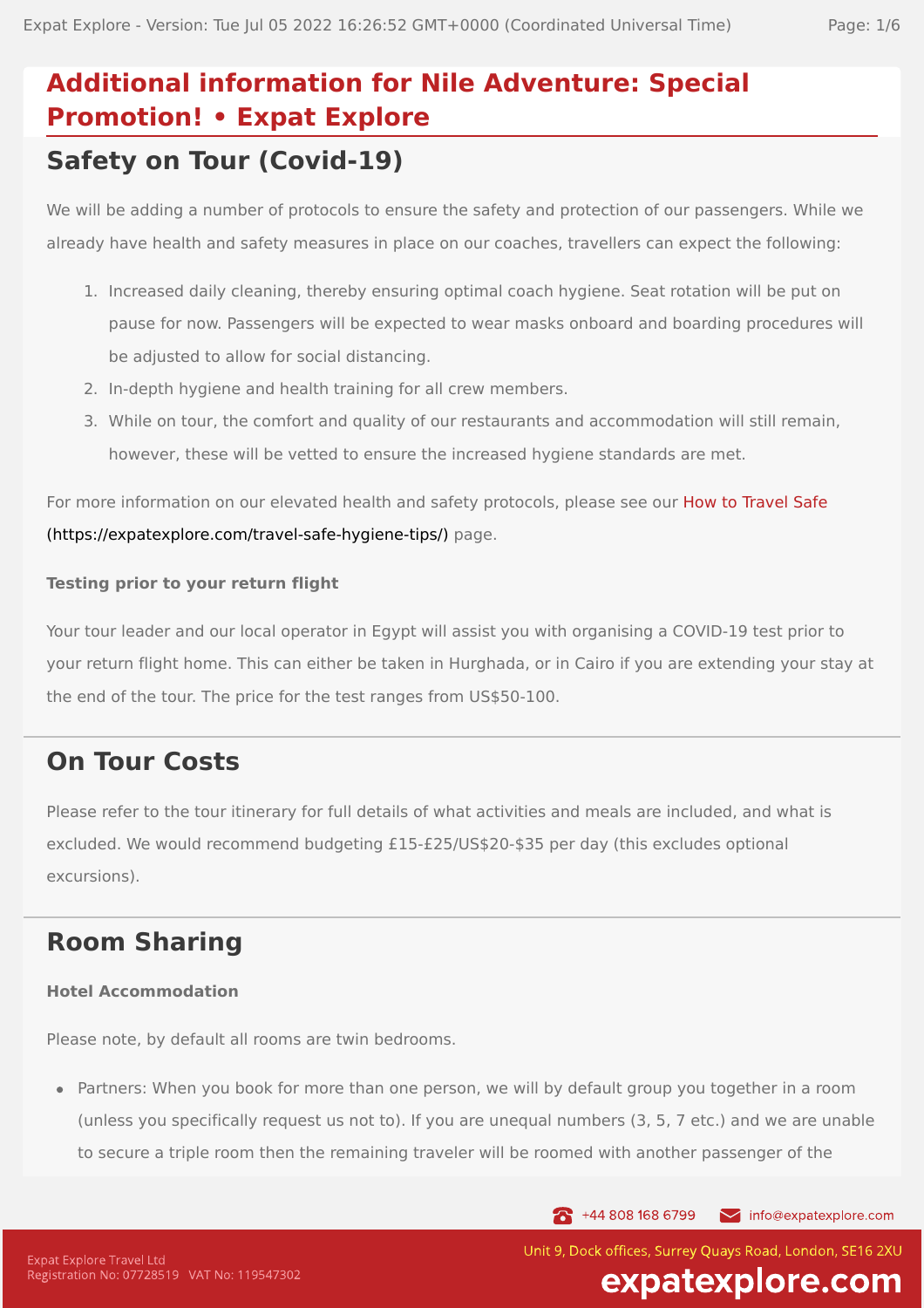same gender.

- Single Travelers: If you are travelling alone there is no compulsory charge you will share a twin room with another passenger of the same gender. There is an optional single supplement/private room upgrade available for single travellers who wish to have a private room. This can be added at the time of booking or by contacting our customer services team. Please note that the room provided may be a single room with a single bed.
- Triple Room requests: We can generally provide a triple room on request; however it is not guaranteed  $\bullet$ to be available in every destination. Please contact our customer services team to request a triple room. Please note that in some hotels, the triple may be a double and a single bed, or the third bed may be a pull-out or bunk-bed. Where we cannot provide a triple room the rooming will consist of one twin room and the third passenger sharing with another single traveller of the same gender.

#### **Other Accommodation**

- On Day 2 you will take an overnight private bus from Cairo to Aswan. You will be provided with a seat for the journey.
- On Day 4 you will overnight on the deck of a traditional Nile felucca boat. The covered deck provides shade, and also has comfortable mattresses. At night, the felucca drops anchor. Please note that there are shared toilet facilities on-board. Meals will be cooked and provided by the crew.

### **Free Time**

On this tour, you will enjoy some free time to explore at your own pace. Free time gives you the opportunity to see more of a destination. This is a chance to embark on one of Expat Explore's popular optional excursions or simply see aspects of a destination that interest you but are not included on the tour itinerary.

#### **Optional Excursions**

Filling your free time with optional excursions is popular with Expat Explore travellers. Your itinerary will list the excursions on offer and your tour leader will be able to give you more details on the excursion. All of our optional activities have been expertly chosen to ensure they will give travellers a unique, safe, fun and memorable experience. Many travellers opt-in for various optional excursions so you will most likely have the comfort of spending more time with a group you are already familiar with.

### **Visas**

144 808 168 6799 info@expatexplore.com

Unit 9, Dock offices, Surrey Ouays Road, London, SE16 2XU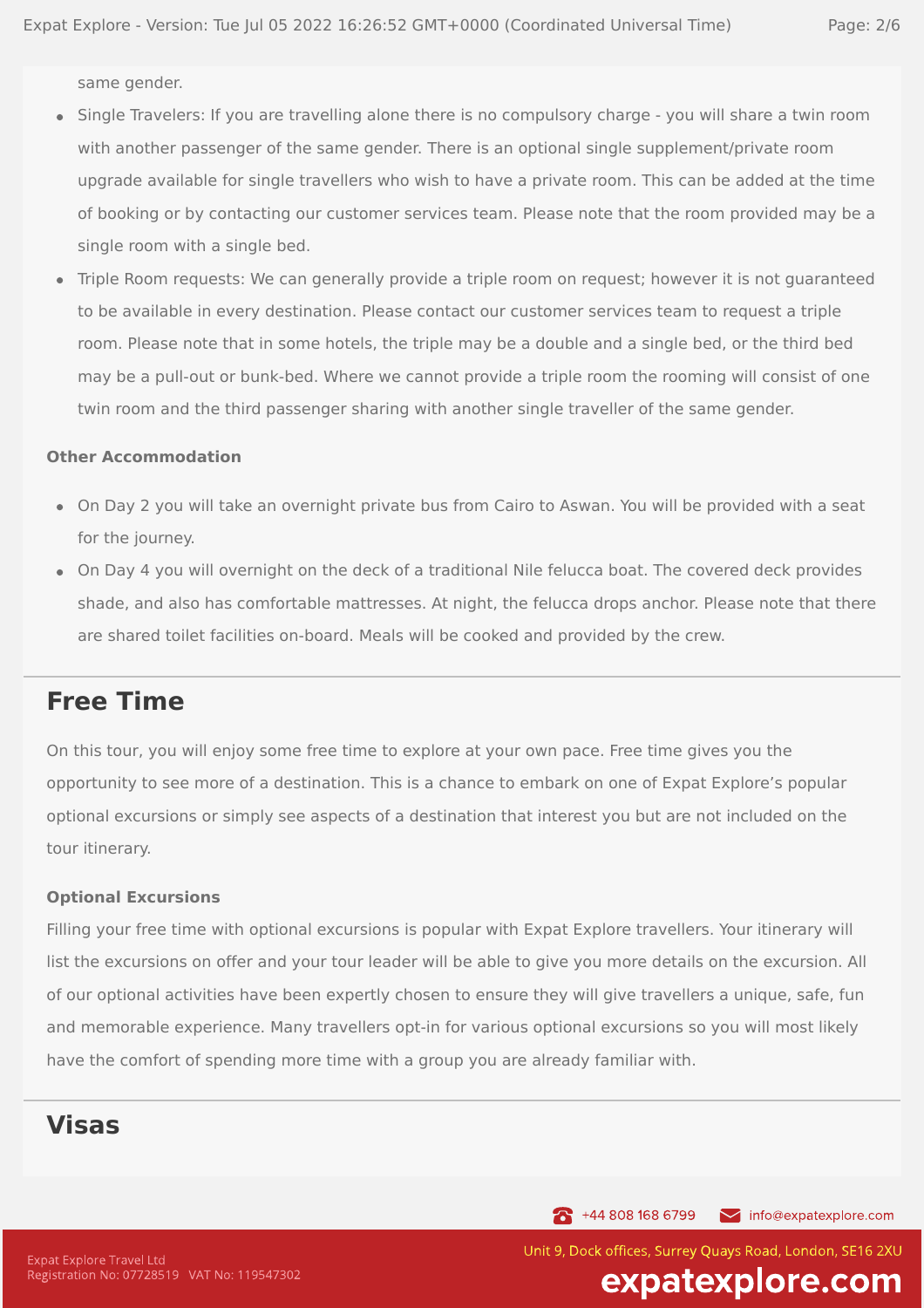Most nationalities can purchase a visa on arrival. Please double check with your foreign office or local Egyptian embassy to confirm.

### **Passports**

This should be valid for at least six months after you have returned home from your trip. You should also have several blank pages as Visas and entry/exit stamps can take up a whole page.

### **Plugs & Adapters**

144 808 168 6799 info@expatexplore.com

Unit 9, Dock offices, Surrey Quays Road, London, SE16 2XU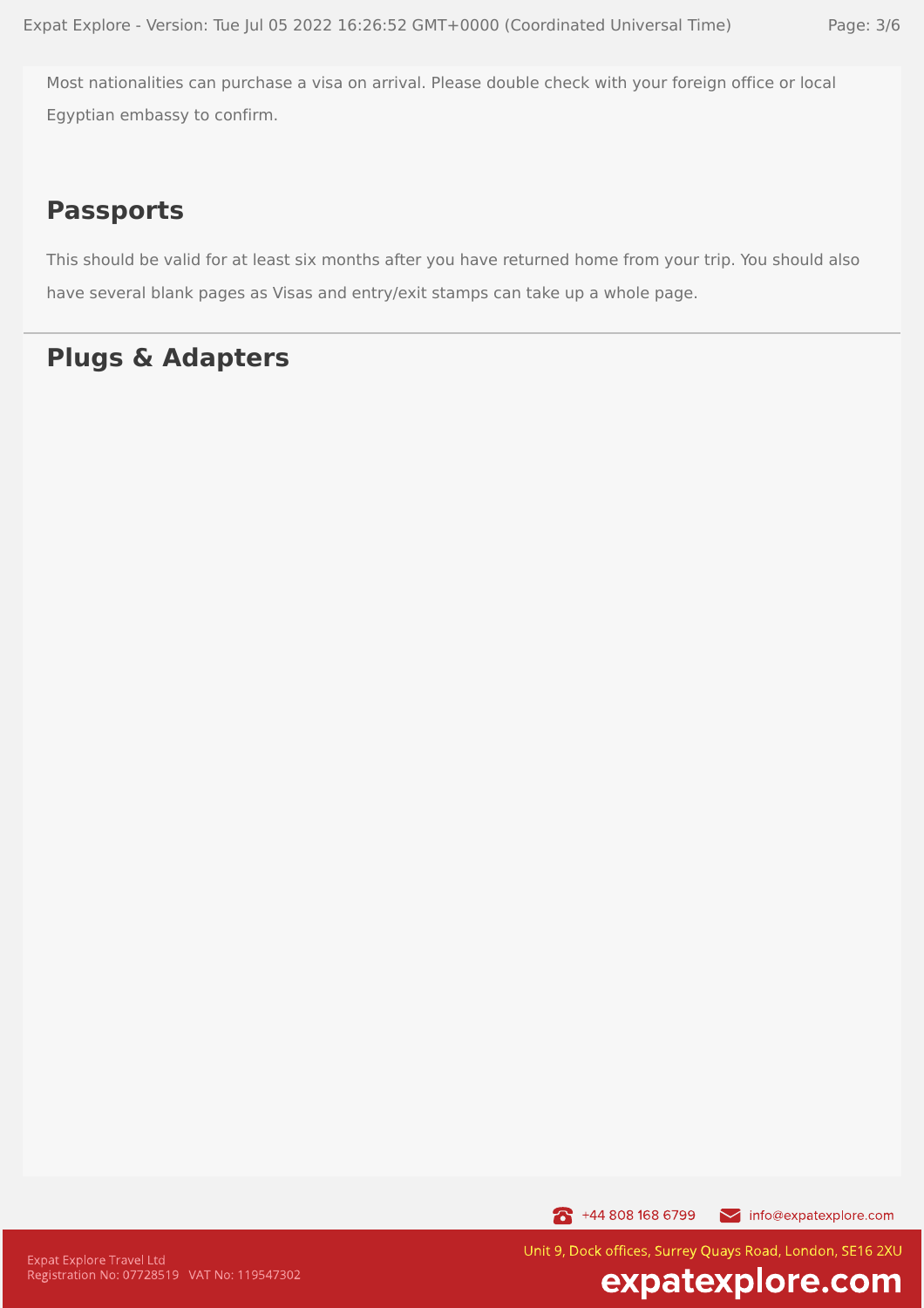

### **Pre-Departure Information**

Your tour starts and finishes in Cairo. Please have a look at our essential tour information

[\(https://expatexplore.com/tours-help/?t=22976\)](https://expatexplore.com/tours-help/?t=22976) page for detailed information.

144 808 168 6799 info@expatexplore.com

Unit 9, Dock offices, Surrey Quays Road, London, SE16 2XU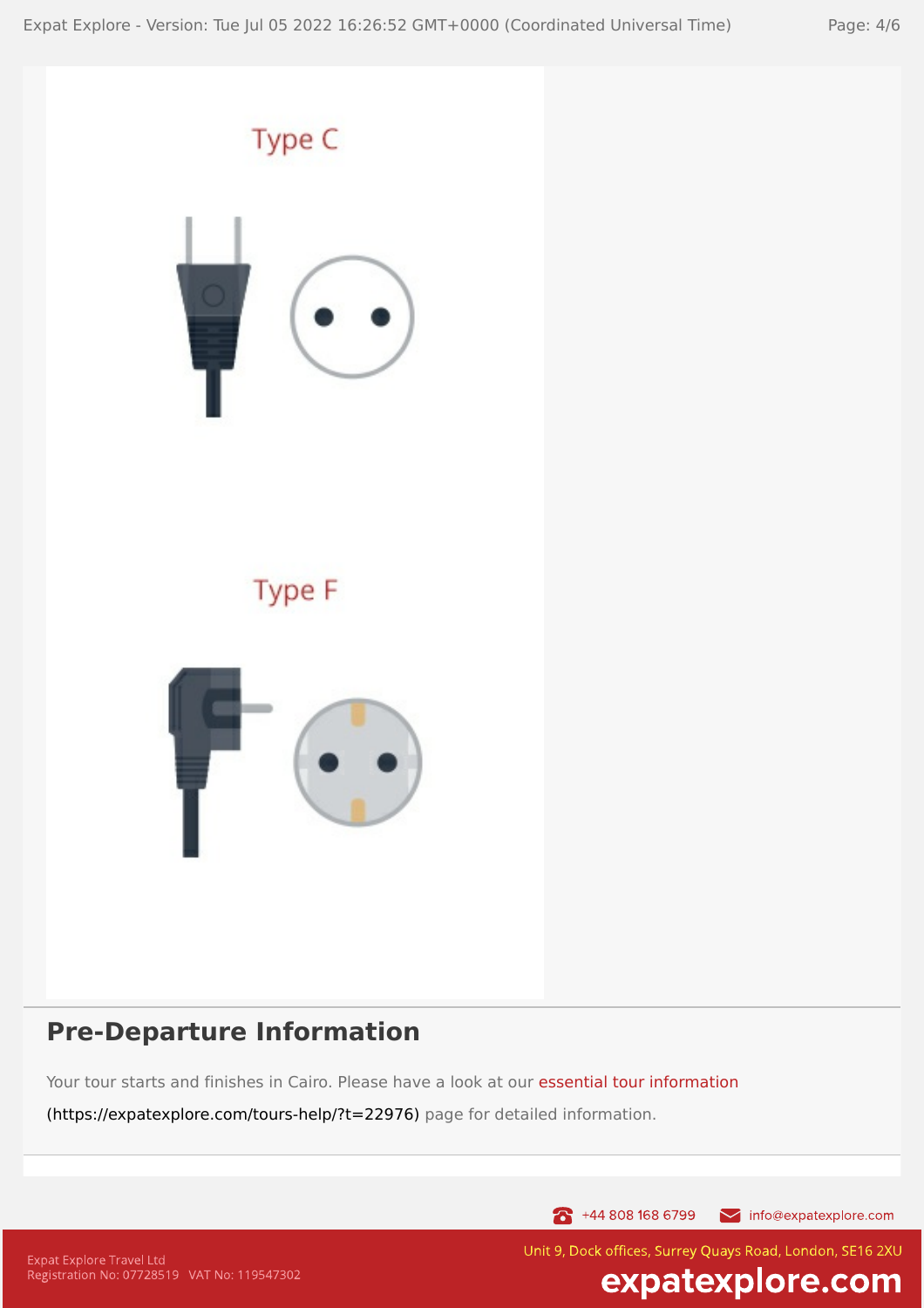## **Excluded**

### **Additional Costs:**

**Local Payment** Your tour guide will collect a local payment of 500 EGP per person. This covers tipping for all services provided during the tour by local drivers, waiters and hotel staff etc. **Please ensure you have this amount ready for the tour leader to collect at the beginning of the tour.**

**Tipping** Your Egyptologist tour leader is not included in the above tipping. As a general guide, we recommended tipping your tour leader 75-100 EGP per person per day at the end of the tour depending on your satisfaction and his/her general attitude.

**Entrance Fees** Please note that entrance fees for the following experiences on this tour are not included in the tour price. Please keep them in mind as you budget for your trip.

#### **Entrance fees (Egyptian pounds per person):**

- 200 EGP, Giza Pyramids & the Sphinx
- 180 EGP, Sakara Pyramid
- 230 EGP, Egyptian Museum
- 180 EGP, Philae Temple
- 140 EGP, Kom Ombo
- 200 EGP, Karnak Temple  $\bullet$
- 160 EGP, Luxor Temple
- 245 EGP, Valley of the Kings  $\bullet$
- 140 EGP, Hatchepsut Temple
- Free, Colossi of Memnon

**International Flights** Travel to the start point and from the end point is not included. We recommend using Sky Scanner [\(http://www.skyscanner.net\)](http://www.skyscanner.net/) to find the best deals on international flights.

**Travel Insurance** For a relatively small price, travel insurance provides you with the peace of mind so that you can enjoy your tour without any worries. All passengers travelling on an Expat Explore tour are required to have valid travel insurance cover, and you are responsible for arranging your own insurance if you need any assistance with this please contact our Customer Service team

[\(https://expatexplore.com/contact-us/\)](https://expatexplore.com/contact-us/) who can put you in touch with our preferred travel insurance partners.

> 144 808 168 6799 info@expatexplore.com

Unit 9, Dock offices, Surrey Ouays Road, London, SE16 2XU